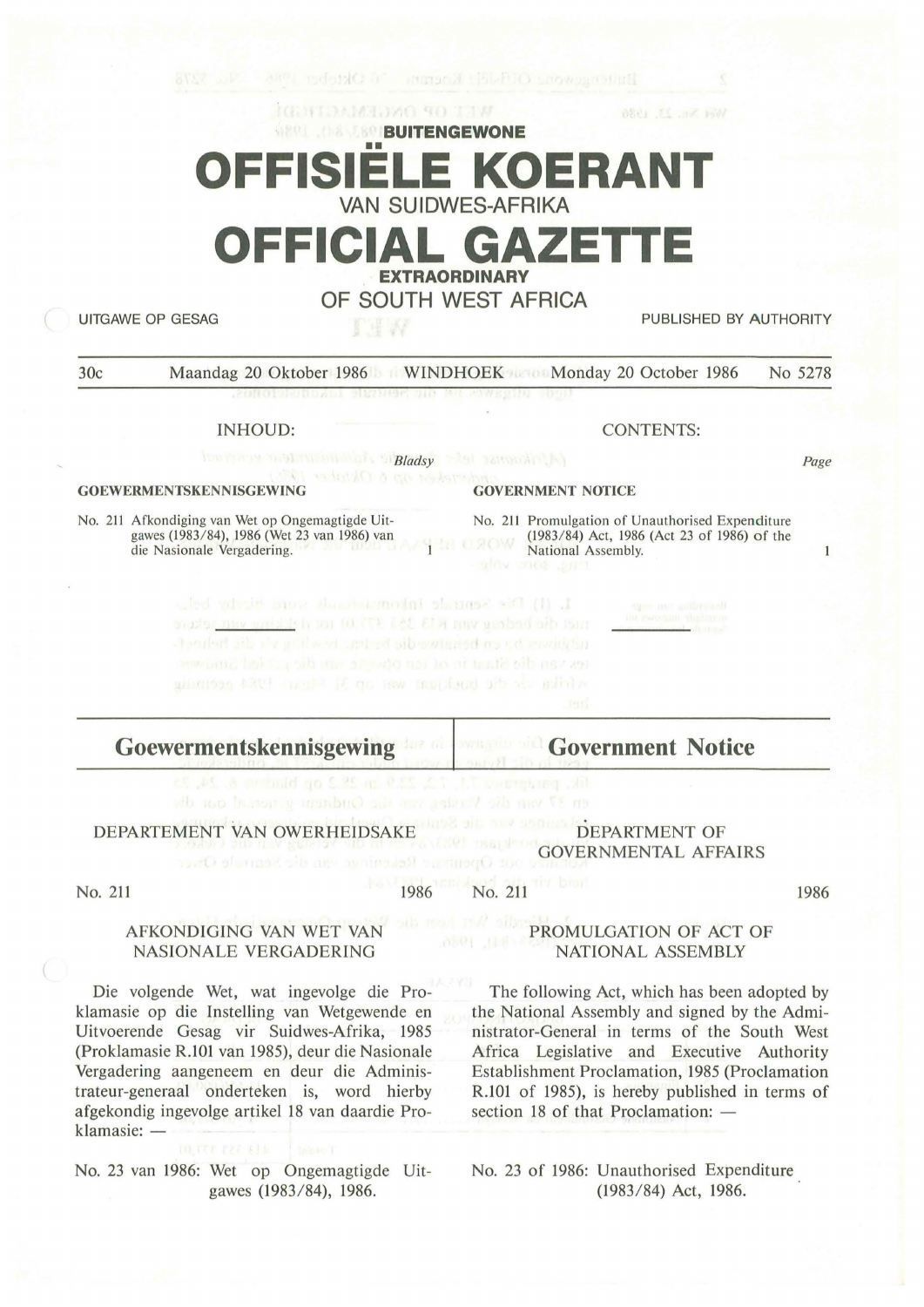**Wet No. 23, 1986** 

### **WET OP ONGEMAGTIGDE UITGAWES (1983/84), 1986**

# **WET**

**Om voorsiening te maak vir die bestryding van ongemagtigde uitgawes uit die Sentrale Inkomstefonds.** 

*(Afrikaanse teks deur die Administrateur-generaal onderteken op 6 Oktober 1986)* 

**DAAR WORD** BEPAAL deur die Nasionale Vergadering, soos volg:-

Bestryding van onge-magtigde uitgawes uit Sentrale lnkomstefonds.

Kort titel.

**1.** (1) Die Sentrale Inkomstefonds word hierby belas met die bedrag van **R13** 353 377,01 tot dekking van sekere uitgawes bo en behalwe die bedrae bewillig vir die behoeftes van die Staat in of ten opsigte van die gebied Suidwes-Afrika vir die boekjaar wat op 31 Maart 1984 geëindig het.

(2) Die uitgawes in subartikel (1) bedoel, word uiteengesit in die Bylae en word nader omskryf in, onderskeidelik, paragrawe 7.1, 7.2, 22.9 en 28.2 op bladsye 8, 24, 25 en 37 van die Verslag van die Ouditeur-generaal oor die rekeninge van die Sentrale Owerheid en diverse rekeninge vir die boekjaar 1983/84 en in die Verslag van die Gekose Komitee oor Openbare Rekeninge van die Sentrale Owerheid vir die boekjaar 1983/84.

**2.** Hierdie Wet heet die Wet op Ongemagtigde Uitgawes (1983/84), 1986.

|                | man ring and a<br><b>BEGROTINGSPOS</b> | <b>BEDRAG</b>  |
|----------------|----------------------------------------|----------------|
| No.            | Titel                                  | R              |
| $\overline{2}$ | same and meaningling is<br>$-21/1000$  | 11 650 000,00  |
| 8              | Nasionale Gesondheid en Welsyn         | 1703 377,01    |
|                | Totaal                                 | R13 353 377,01 |

BYLAE

The parameter and in the old